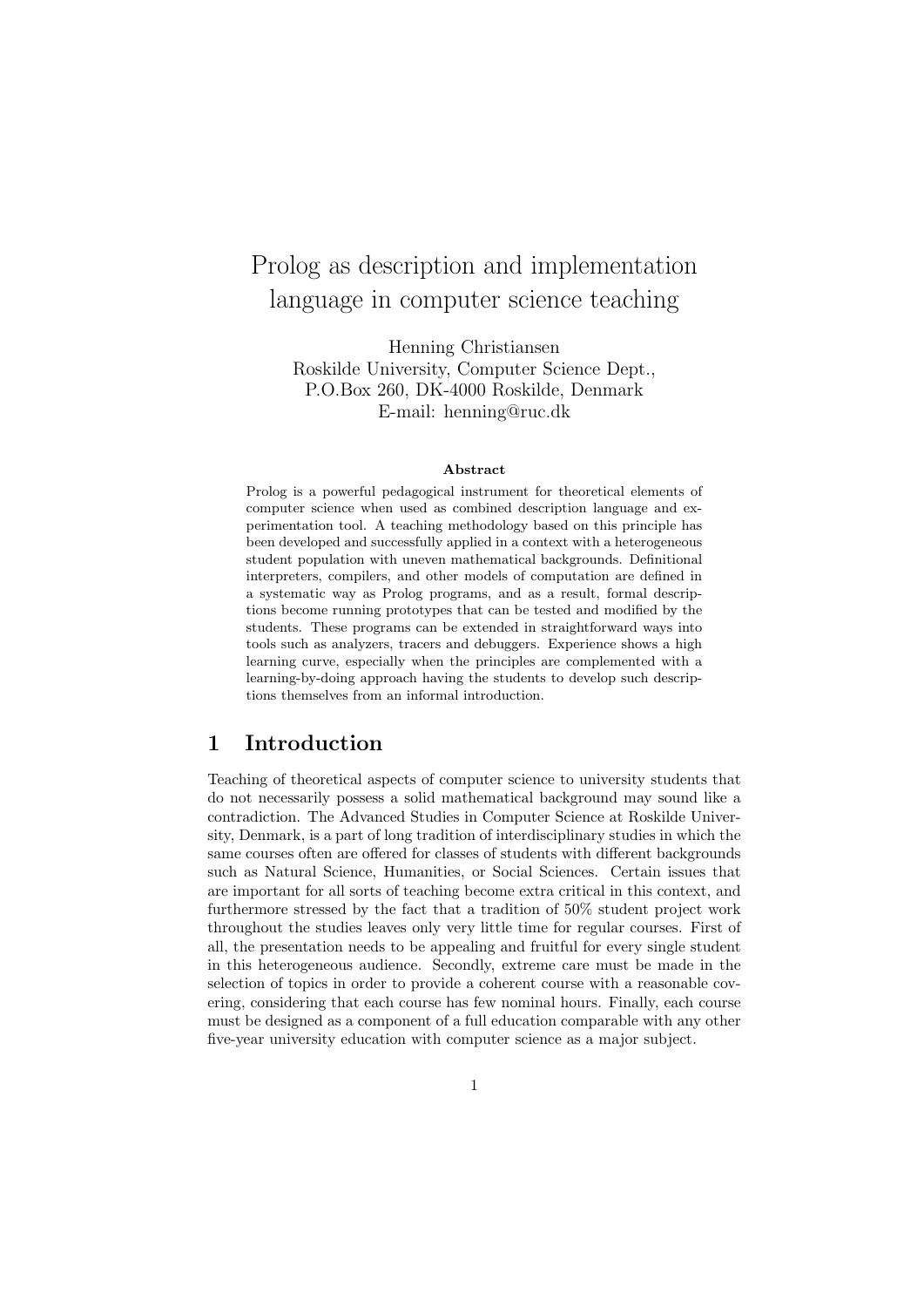This paper gives an overview of a teaching methodology developed under these conditions in which Prolog plays the combined role of as a study object and, more importantly, as a meta-language for describing and experimenting with different models of computation, including programming language semantics and Turing machines, and tools such as tracers and debuggers. The approach has been developed and successfully applied during the 1990s and used in courses until recently; a full account of the approach can be found in a journal paper [2] that also gives a more comprehensive set of references to related approaches; a locally printed textbook in Danish is available [1].

In the following, we analyze the qualities of Prolog that we have relied on in this approach, and we show how definitional interpreters, compilers and other models of computation can be defined in a systematic way as Prolog programs based on a general model of abstract machines. In this way, formal descriptions become running prototypes that are fairly easy to understand and appealing for the students to test and modify. The approach has turned out to be highly effective when combined with learning-by-doing which has been applied for typechecking and implementation of recursive procedures. A brief listing is given of other items treated in a course based on the these principles, and a sample course schedule is shown.

## 2 Qualities of Prolog in relation to teaching

Prolog is a wonderful programming language for any teacher of computer science: Students with or without previous programming experience can learn to write interesting programs with only a few hours of introduction and guided experiments in front of a computer. A substantial subset of Prolog exposes a mathematically and intuitively simple semantics and makes a good point to emphasize the distinction between declarative and procedural semantics, and thus also to isolate various pragmatic extensions from the core language.

Computer science as university subject contains many aspects where Prolog can be interesting, independently of whether the students intend to use Prolog in their future careers. First of all, Prolog is an obvious second programming language that shows the diversity of the field for student brought up with a language such as Java. Prolog is a type-less language in which any data structure has a denotation and with no need for constructors and selection methods as these are embedded in Prolog's unification. Java, on the other hand, requires the programmer to produce large collections of classes, interfaces, methods, and a test main method before anything can be executed. The conflict between flexibility, conciseness, and semantic clarity on the one hand, and security and robustness on the other is so obviously exposed in this comparison. Prolog's application as a database language is well-known and we shall not go into details here; in section 5 we mention briefly how an introduction to databases has been incorporated in our approach.

A study of Prolog motivates also considerations about the notion of a metalanguage: assert and retract take arguments that represent program text, the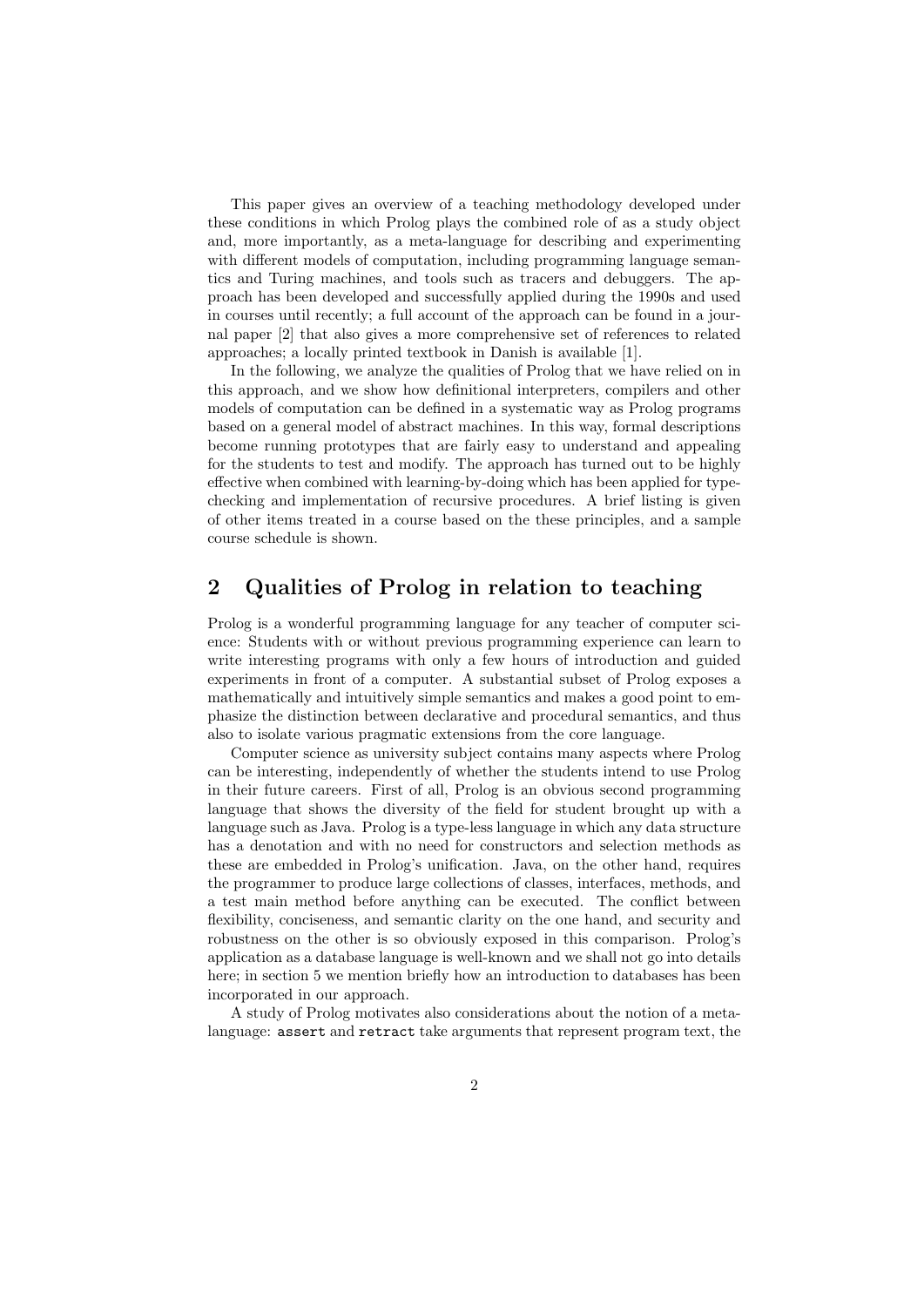same goes for Prolog's approximation to negation-as-failure which essentially is a meta-linguistic device within the language. The problematic semantics of these features gives rise to a discussion of what requirements should be made to a meta-linguistic representation. Operator definitions in Prolog comprise syntactic meta-language within the language, and are also a perfect point of departure for a detailed treatment of priority and associativity in programming language syntax. In general, we have relied on the following detailed properties of Prolog.

- Prolog terms with operator definitions provide an immediate representation of abstract syntax trees in a textually pleasing form; see the following expression which with an operator definition for " $:=$ " is a Prolog term: a:= 221; b:= 493; while(a =\= b, if(a>b, a:= a-b, b:= b-a))
- Structurally inductive definitions are expressed straightforwardly in Prolog by means of rules and unification, e.g.,  $stmmt(while(C,S),\cdots):$ - condition $(C,\cdots)$ , stmnt $(S,\cdots)$ ,  $\cdots$ .
- Data types for, say, symbol tables and variable bindings, are easily implemented by Prolog structures and a few auxiliary predicates.
- Specifications are directly executable and can be monitored in detail using a tracer; they can be developed and tested incrementally and interactively. Students can easily modify or extend examples and test their solutions. Prolog invites to an interactive and incremental style of program development, not only for students but also for the teacher to do this during the lecture using a computer attached to a projector.
- The characterization of various pragmatic issues can be developed in direct relation to "ideal" formal descriptions. An interpreter, for example, is easily extended into a tracer or debugger, and code optimization can be incorporated in a small compiler written in Prolog.
- Last but no least: Prolog appears as an easily accessible framework compared with, say, set and domain theory. Although basically representing the same universal concepts, the combined logical and operational nature of Prolog-based specifications gives an incomparable intuitive support.

# 3 A basic model of abstract machines

An unsophisticated model of abstract machines is a central element in our methodology, used for the general characterization of computer languages and computational models.

A particular abstract machine is characterized by its input language which is a collection of phrases or sentences, a memory which at any given time contains a value from some domain of values, and finally a semantic function mapping a phrase of the input language and memory state into a new memory state. For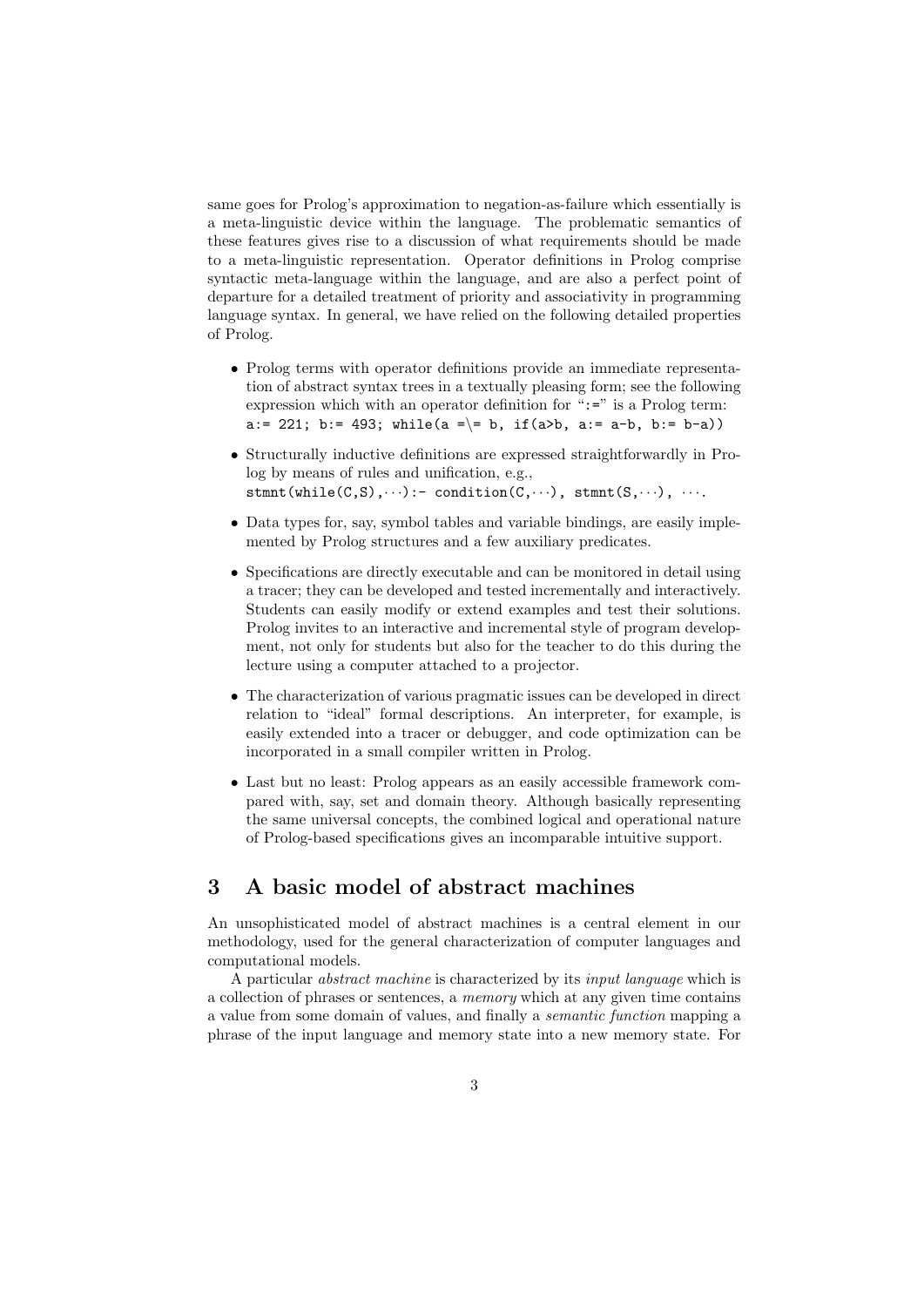simplicity, output is not explicit part of the definition but considered as part of the "transparent" memory whenever needed.

The framework includes a general notion of implementation of one machine in terms of another, and three different modes are defined, interpretation, translation and use of abstraction mechanisms in standard programming languages. Interpreters and translators themselves, as well as program modules, can be explained as particular abstract machines.

Abstract and concrete syntax are introduced and distinguished in an informal way, and the representation of abstract syntax trees by Prolog terms (as above) is emphasized. The abstract syntax of a context-free language is characterized by a recursive Prolog program consisting of rules of the form

 $cat_0(op(T_1,..., T_n)) := cat_1(T_1),..., cat_n(T_n)$ .

where *op* names an operator combining phrases of syntactic categories  $cat_1, \ldots,$  $cat_n$  into a phrase of category  $cat_0$ .

Syntax-directed definitions can be specified by adding more arguments corresponding to the synthesized as well as inherited attributes of an attribute grammar [5]. Consistent with our abstract machine model, we introduce what we call a *defining interpreter* which to each syntax tree associates its *semantic relation* of tuples  $\langle s_1, \ldots, s_k \rangle$  by predicates of the form

 $cat_i$  (syntax-tree,  $s_1, \ldots, s_k$ )

As an example, a defining interpreter for an imperative language may associate with each statement a relation between variable state before and after execution, which for a statement such as " $x:= x+1$ " contains among others the following tuples:  $\langle [x=7], [x=8]\rangle, \langle [x=1,y=32]], [x=2,y=32]\rangle,$ 

# 4 Imperative and procedural languages

In the following we show how standard programming languages are characterized in our Prolog-based style, indicating the spirit in which it is communicated in the teaching. We proceed by introducing a defining interpreter for a simple machine-like language giving a continuation-style semantics for jumps and control points. This serves the dual purposes of making the semantics of such languages explicit and of introducing continuations as programming technique and semantic principle. Next is shown a defining interpreter for while-programs and a compiler of while-programs into machine language. Finally we describe an assignment where the students developed type checker and interpreter for a simple Pascal-like language from a brief, informal introduction.

#### 4.1 A defining interpreter for a machine language

The following Prolog list is an abstract syntax tree for a program in a simplified machine language. Presenting this sample to the students is sufficient to indicate the existence of an abstract machine, and it gives good sense to execute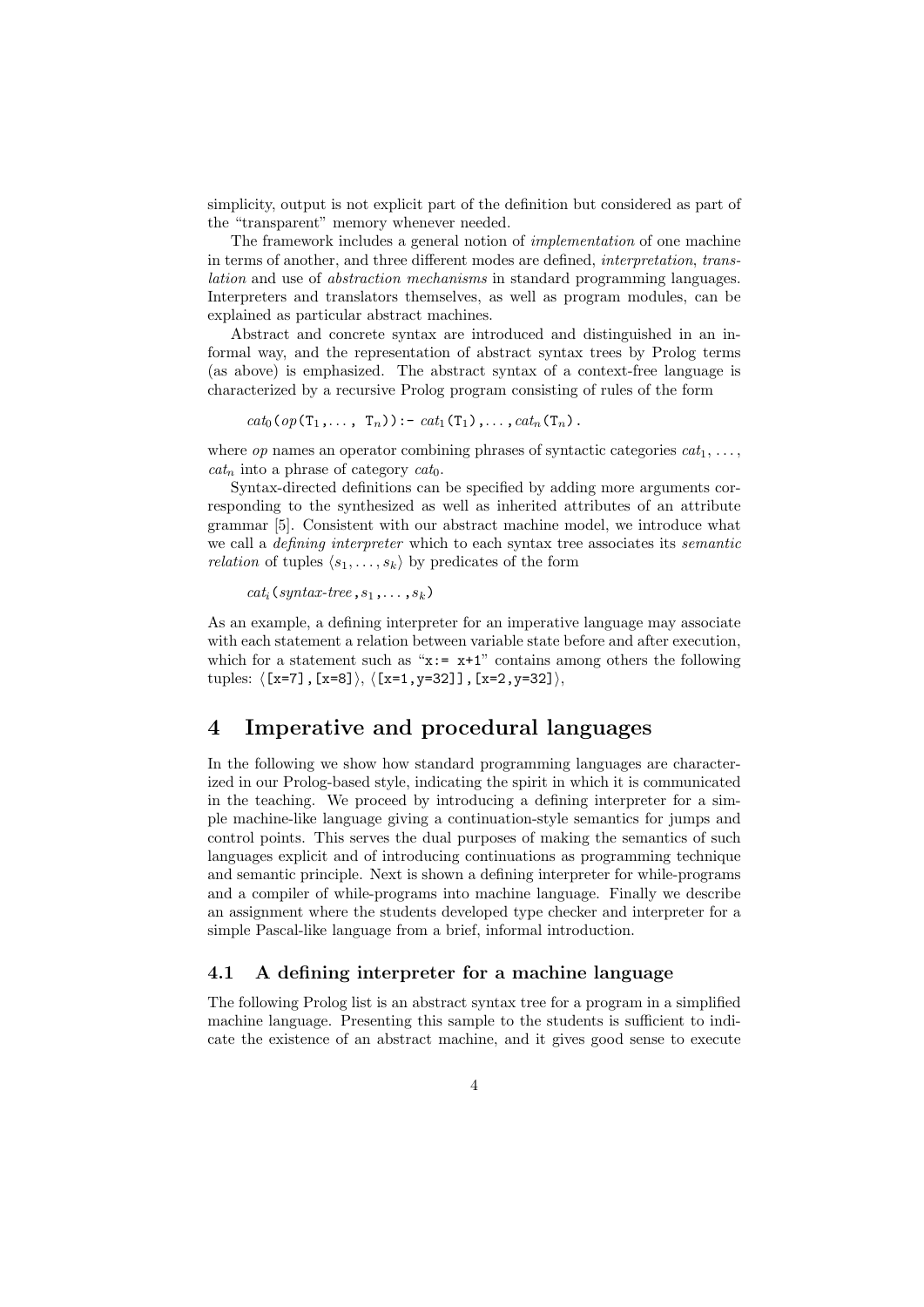this program by hand on the blackboard from the intuition provided by the instruction names.

```
[ push(2),
   store(t),
7, fetch(x),
    ...
   equal,
   n_jump(7)]
```
The semantics of such programs assumes a stack (that we can represent as a Prolog list) and a storage of variable bindings (represented conveniently as lists of "equations", e.g., [a=17,x=1,y=32]). The central predicate in a defining interpreter is the following. The first argument represents a sequence of instructions (a continuation) to be executed and the second one passes the entire program around to all instructions to give the contextual meaning of labels.

sequence(Seq, Prog, Stack current, Store current, Stack  $_{final}$ , Store  $_{final}$ )

The meaning of simple statements that transform the state is given by tailrecursive rules such as the following: Do whatever state transition is indicated by the first instruction and give the resulting state to the continuation. Example:

```
sequence([add|Cont], Prog, [X,Y|S0], L0, S1, L1):-
  YplusX is Y + X,
   sequence(Cont, Prog, [YplusX|S0], L0, S1, L1).
```
The unconditional jump instruction is defined as follows; it is assumed that the diverse usages of the append predicate have been exercised thoroughly with the students at an earlier stage.

```
sequence(\lceil \text{jump}(E) \rceil, P, SO, LO, S1, L1):append(_, [E|Cont], P),
   sequence(Cont, P, S0, L0, S1, L1).
```
Executing a few examples, perhaps complemented by a drawing on the blackboard — and within a few minutes the students have grasped the principle of a continuation and continuation semantics. The remaining rules that complete the interpreter are straightforward.

A little aside can be made, turning the interpreter into a functioning tracer by adding the following rule as the first one to the interpreter:

sequence( $[Inst|_], _{-}, _{-}, _{-}, _{-}, _{-}, _{-}$ ):- write(Inst), write(''), fail.

Students are given the following exercises that serve the twofold purpose of familiarizing them with the material and introducing other important aspects: extend language and interpreter with instructions for subroutines; write a Prolog program checking that labels are used in a consistent way; write a Prolog predicate that optimizes selected subsequences of instructions; design and implement an extension of the tracer with debugging commands.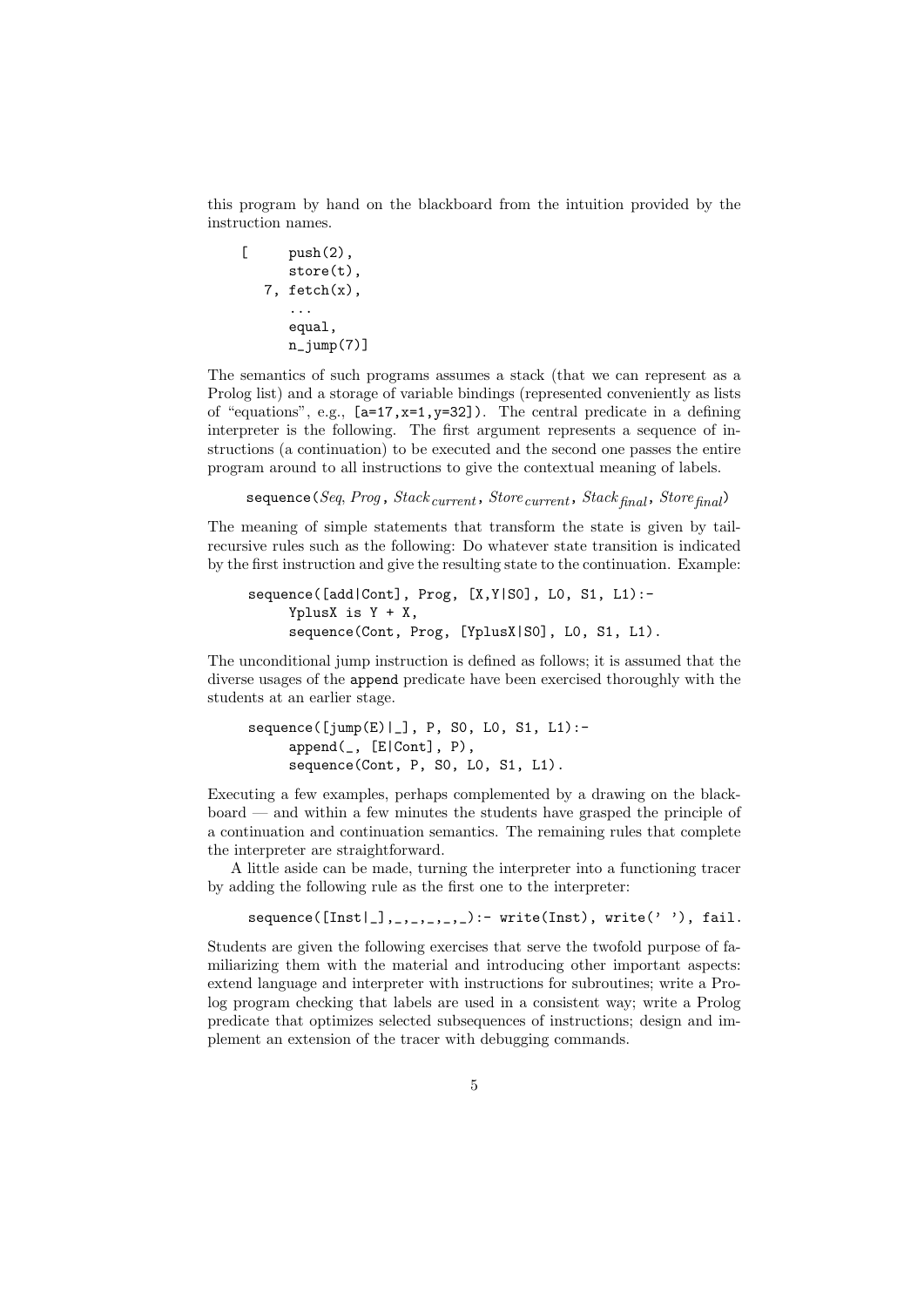#### 4.2 A defining interpreter for while-programs

As a next step up the ladder of languages moving away from the machine and closer to "problem-oriented" languages, we consider while-programs whose semantics also can be specified in terms of a defining interpreter. A defining interpreter consists of the following predicates.

program(program, final-storage) statement(statement, storage-before, storage-after) expression(expression, storage, integer) condition(*condition*, *storage*, {true, false})

Most rules are straightforward, the most complicated one being the following defining the meaning of a while statement.

```
statement( while(Cond, Stm), L1, L2):-
condition(Cond, L1, Value),
(Value = true \rightarrow statement((Stm ; while(Cond, Stm)), L1, L2)); L1=L2).
```
The following exercises are given to the students: run a sample program including a while loop with Prolog's debugger switched on and record all primitive actions; extend the language with expressions of the form result is( statement, variable); extend the language with a for loop; extend the interpreter with a simple tracing facility.

### 4.3 A compiler for while-programs

The structure of our defining interpreters can also be adapted to describe compilers. Above, we considered a semantics for while-programs defined in terms of state transformations and now we consider an alternate semantics capturing meanings by means of sequences of machine instructions. Two auxiliary predicates are introduces, one for creating unused machine language labels and another one to facilitate the composition of sequences of instructions; illustrated below. The following rule specifies the compilation of a while statement.

```
statement( while(Cond, Stm), C):-
    condition(Cond, CondC),
    statement( Stm, C1),
    new_label(Lstart), new_label(Lend),
    C <- Lstart + CondC +
                   n_jump(Lend) +
                   C1 +jump(Lstart) +
          Lend.
```
The compiled code for the while statement is composed by the code for its constituents, two new labels created by new label and specific instructions; the predicate denoted by " $\lt\sim$ " puts together the sequence indicated by " $\div$ " in its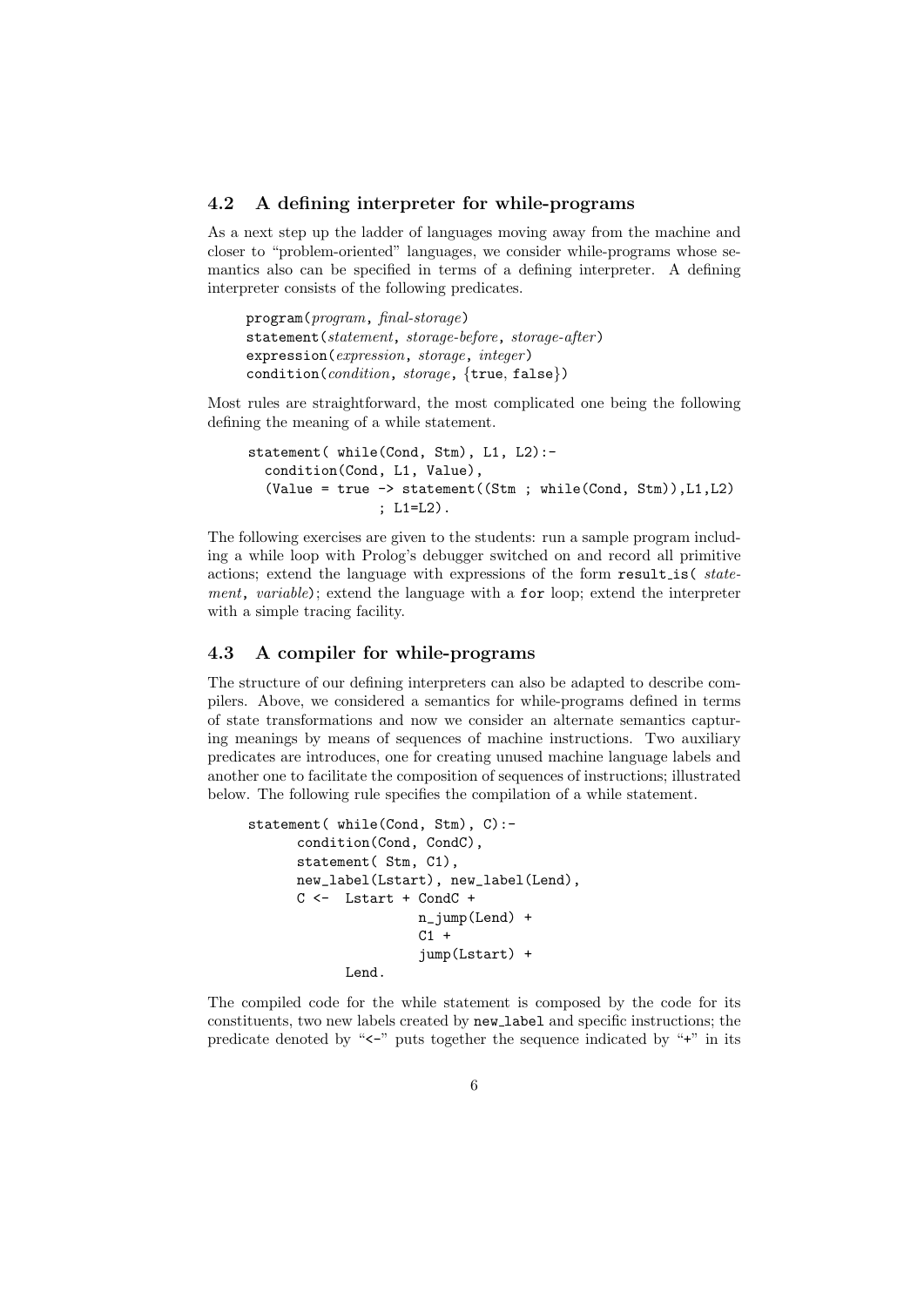second argument and unifies it with the first argument. Notice that  $n$ -jump is a conditional jump to the specified label whenever the previous computation has placed a value representing false on top of the stack. The code produced can be executed by the interpreter shown in section 4.1. As before, exercises are given that involve testing and extending this compiler in various ways.

### 4.4 A learning-by-doing approach to recursive procedures and type-checking

The detailed semantics and implementation of recursive procedures and typechecking are usually consider very difficult by students. We have had good success with these topics by means of a larger learning-by-doing assignment continuing the material presented so far.

The students were presented for a simple Pascal-like language by means of example programs with a recursive quicksort program as a prototypical representative. Type requirements and a standard stack-based implementation principle for recursive procedures were described informally, and the assignment was to implement both type-checker and compiler in Prolog.

The prescribed time for the work was one week on half time, including writing a small report documenting the solutions. The most experienced students had type checker and interpreter running after four or five hours, and all students in a class of some 30 students solved the task within the prescribed time. All solutions were acceptable and there was no obvious difference between those produced by students with a mathematical background and by those without.

### 5 Other course elements

Here we list other topics integrated with the previous material in different versions of our course; more details including program samples can be found in [2].

Logic circuits modeled in Prolog is a standard example used in many Prolog text books. This is obvious to apply in our context due to the meta-linguistic character (modeling the language of logic circuits).

LISP modeled with assert-retract. Function definitions and variable bindings are implemented using Prolog's assert-retract. Illustrates dynamic binding and different levels of binding times plus introduces functional programming. The use of assert-retract as opposed to explicit state arguments makes it possible to model an interactive Lisp environment with few lines of codes.

Turing machines. An introduction to computability theory is given, based on Turing machines and Turing completeness. An interpreter made up by a few lines of Prolog is an excellent way to illustrate a Turing-machine and to provide a truly dynamic model, especially when a tracing facility is added. The existence of the interpreter shows that Prolog is Turing-complete, and having played with it makes it easier for the students to understand the proof of undecidability of the halting problem.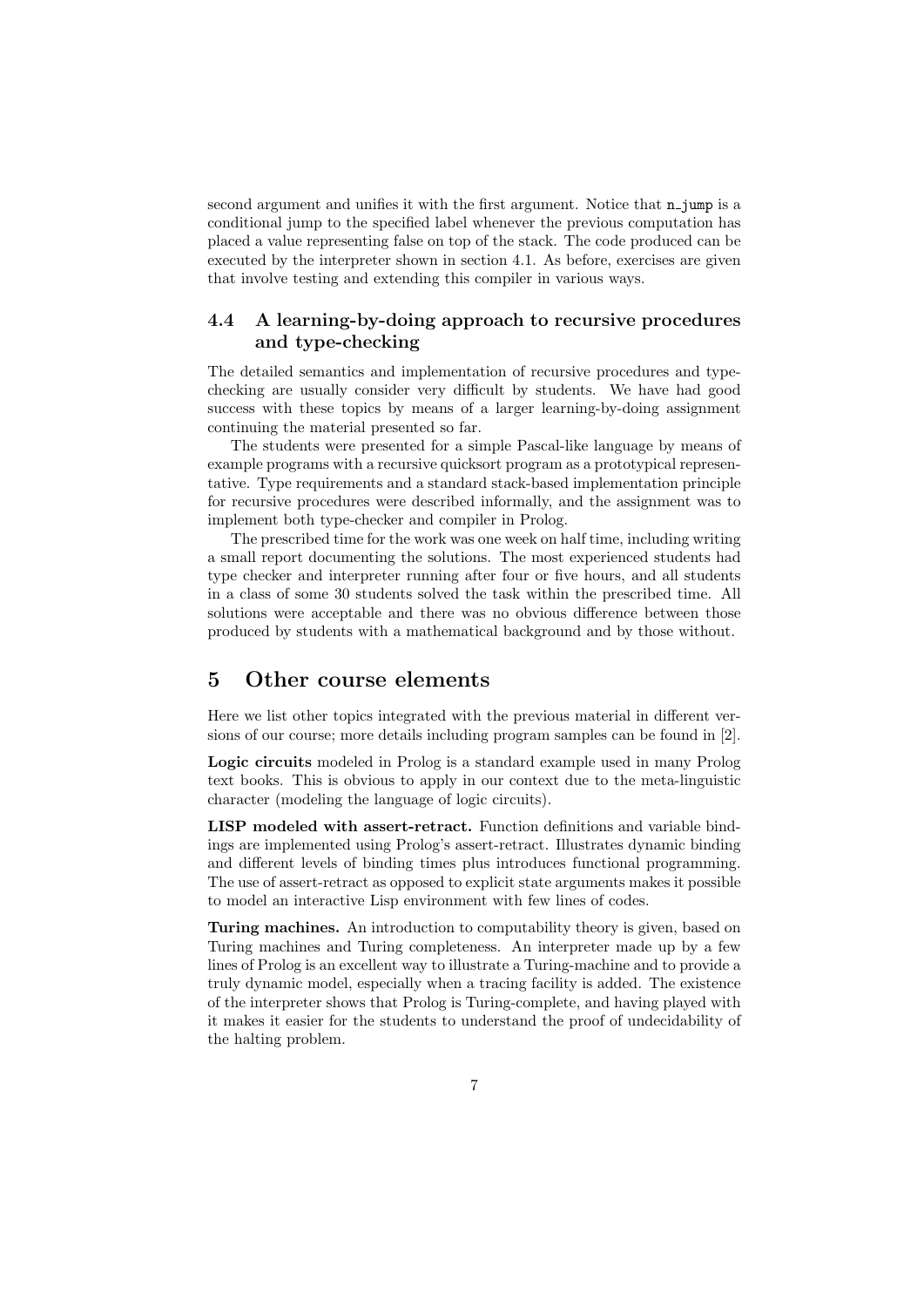Vanilla and Prolog source-to-source compilation. The familiar Vanilla self-interpreter for Prolog [7] is a perfect example to illustrate the notion of a self-interpreter. Appearing a bit absurd and useless to the students in the first place, they begin to see the point of a self-interpreter when a few lines of additional code makes it into a tracer and debugger. Source-to-source compilation is illustrated in terms of a profiling tool that inserts additional code to record the number of entrances, successes and failures of each clause in a Prolog program.

Relational algebra in Prolog. The course described here has in some years been integrated with a standard database course. As an introduction to relational database technology, students were given the assignment of implementing an interpreter for relational algebra. The conditions were the same as for the task on type-checking and recursive procedures described above, one week on half time, including writing a small report documenting the solutions. This task has been given to several classes of students and all students usually succeed in producing an acceptable solution, although join often causes problems.

Syntax analysis. Traditional methods for lexical analysis and parsing are integral components of our course. Prolog is used as a ready-at-hand tool for the students to implement finite state machines, deterministic as well as nondeterministic. Top-down parsing is illustrated perfectly by Prolog's built-in Definite Clause Grammars [6], and bottom up-parsers by an analogous grammar formalism CHRG [3] developed on top of Constraint Handling Rules [4] which is a recent extension to some Prolog versions that provides a natural paradigm for bottom-up evaluation. Now quick and effective introductions can be given to standard implementation principles for finite state machines and parsing.

Dissecting a Prolog implementation in Java. As a conclusion of the course, the students are shown a full implementation in Java of a subset of Prolog, including lexical analysis, parsing, representation of abstract syntax trees in an object-oriented language, and an interpreter which exposes a detailed implementation of Prolog's unification procedure.

# 6 A sample course schedule

The following table shows the schedule for a version of a course designed according to our methodology as it was given in spring 2001. The actual course has changed slightly from semester to semester so not all items mentioned above are included. The course corresponds to 25% of a student's work in one semester (7.5 ECTS) and is concentrated on 10 full course days. Each course day consists of lectures and practical problem solving related to the day's lecture. A considerable amount of homework is expected from the students.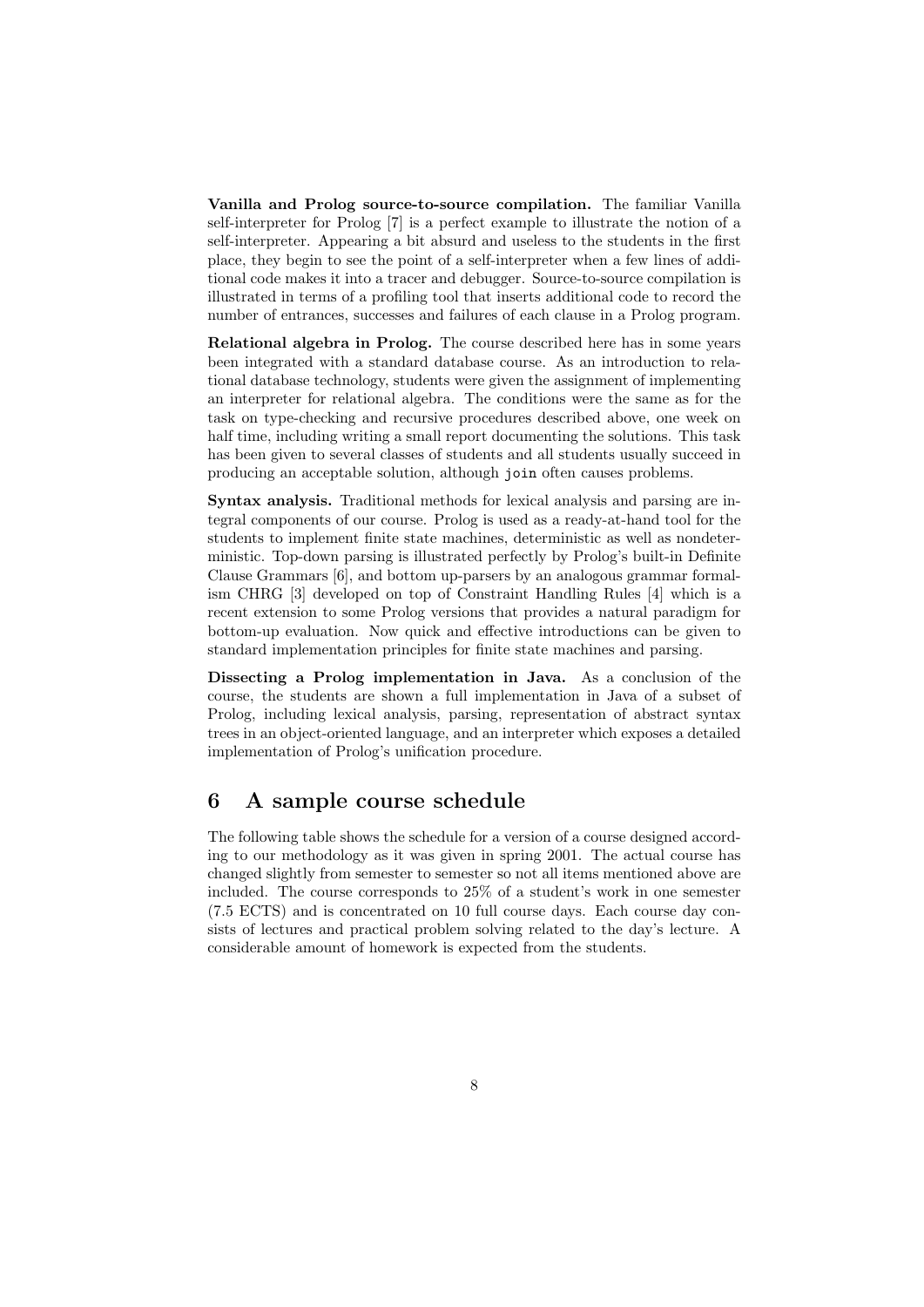|                | Introduction: Abstract and concrete syntax, semantics, pragmatics, language       |
|----------------|-----------------------------------------------------------------------------------|
| 1              |                                                                                   |
|                | and meta-language. Prolog workshop I: The core language, incl. structures.        |
| $\mathfrak{D}$ | Prolog workshop II: Lists, operators, assert/retract, cut, negation-as-failure.   |
| 3              | Abstract machines: Definitions of a.m., interpreter, translator, etc.             |
|                | Prolog workshop II contd.                                                         |
| 4              | Language and meta-language, Prolog as meta-language. Semantics of sequen-         |
|                | tial and imperative languages; defining interpreters and a small compiler.        |
| 5              | Declarations, types, type checking, context-dependencies,                         |
|                | recursive procedures.                                                             |
| 6              | Introduction to and practical work with large exercise: do-it-your-self recursive |
|                | procedures, interpreter and type checker.                                         |
| 7              | Conclusion and comments to large exercise. Turing-machines, decidability and      |
|                | computability, Turing universality, the halting problem, Turing machines in       |
|                | Prolog.                                                                           |
| 8              | Constraint logic programming: Introduction to $CLP(R)$ and $CHR$ ; CHR            |
|                | Grammars for bottom-up parsing.                                                   |
| 9              | Syntax analysis: Lexical analysis and parsing; recursive-descent parsing          |
| 10             | Overview of phases in a traditional compiler. Dissection of an implementation     |
|                | of Prolog in Java. Evaluation of the course.                                      |
|                |                                                                                   |

# 7 Conclusion

We have explained a methodology based on a combination of a simple, underlying model of abstract machines and the use of Prolog as general definition and implementation language. Prolog is well suited for this purpose: Conceptual simplicity and high expressibility with a core language consistent with a subset of first-order logic; syntactic extensibility that allows a direct notation for abstract syntax trees in a textually acceptable form; a rule-based structure that fits perfectly with an inductive style of definition. Last but not least: Prolog is an interactive language that appeals to incremental development, testing, and experimentation with an extremely short turn-around time from idea  $\rightarrow$ implementation  $\rightarrow$  observation  $\rightarrow$  revision or extension of idea.

Our experience have shown that theoretical issues of computer science can be taught in this way in an entertaining and concrete way which, unlike traditional approaches, appeals to a wide range of students for which a uniform mathematical background cannot be taken for granted.

A critical remark may be that this form of learning is very compact, with many important aspects covered by one minimalist and seemingly innocent example as was the case with the interpreter for machine language. One might fear that students tend to remember only the example and not the points that the teacher had in mind. We have not applied any scientifically based evaluation principle, but it is our clear impression that the practical work in exercises and larger assignments serves fully to avoid this potential danger. Informal evaluations with the students have indicated a high degree of satisfaction with the teaching principle. Especially the larger learning-by-doing assignments (type